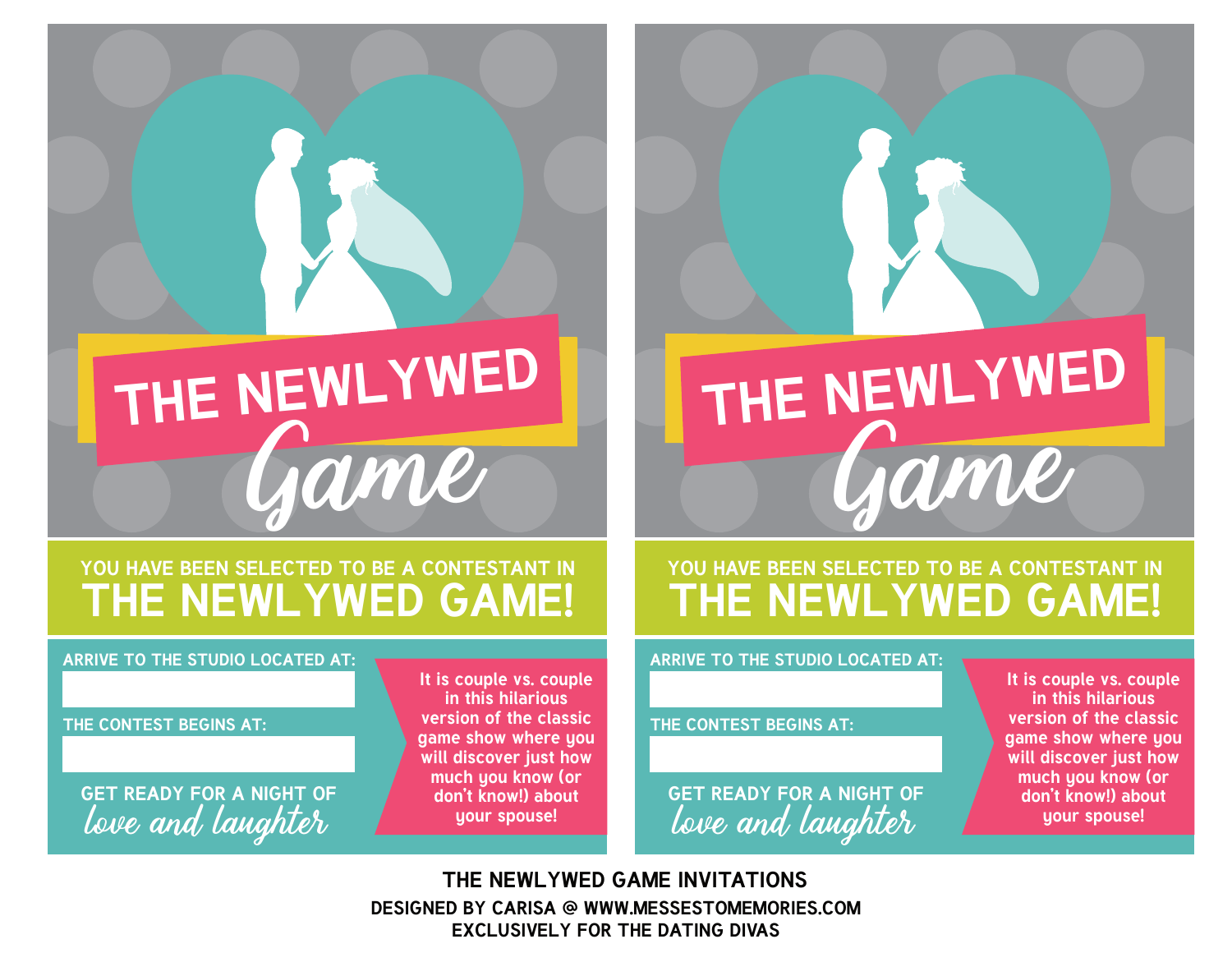

**DESIGNED BY CARISA @ WWW.MESSESTOMEMORIES.COM EXCLUSIVELY FOR THE DATING DIVAS THE NEWLYWED GAME GROUP ANSWER SHEET**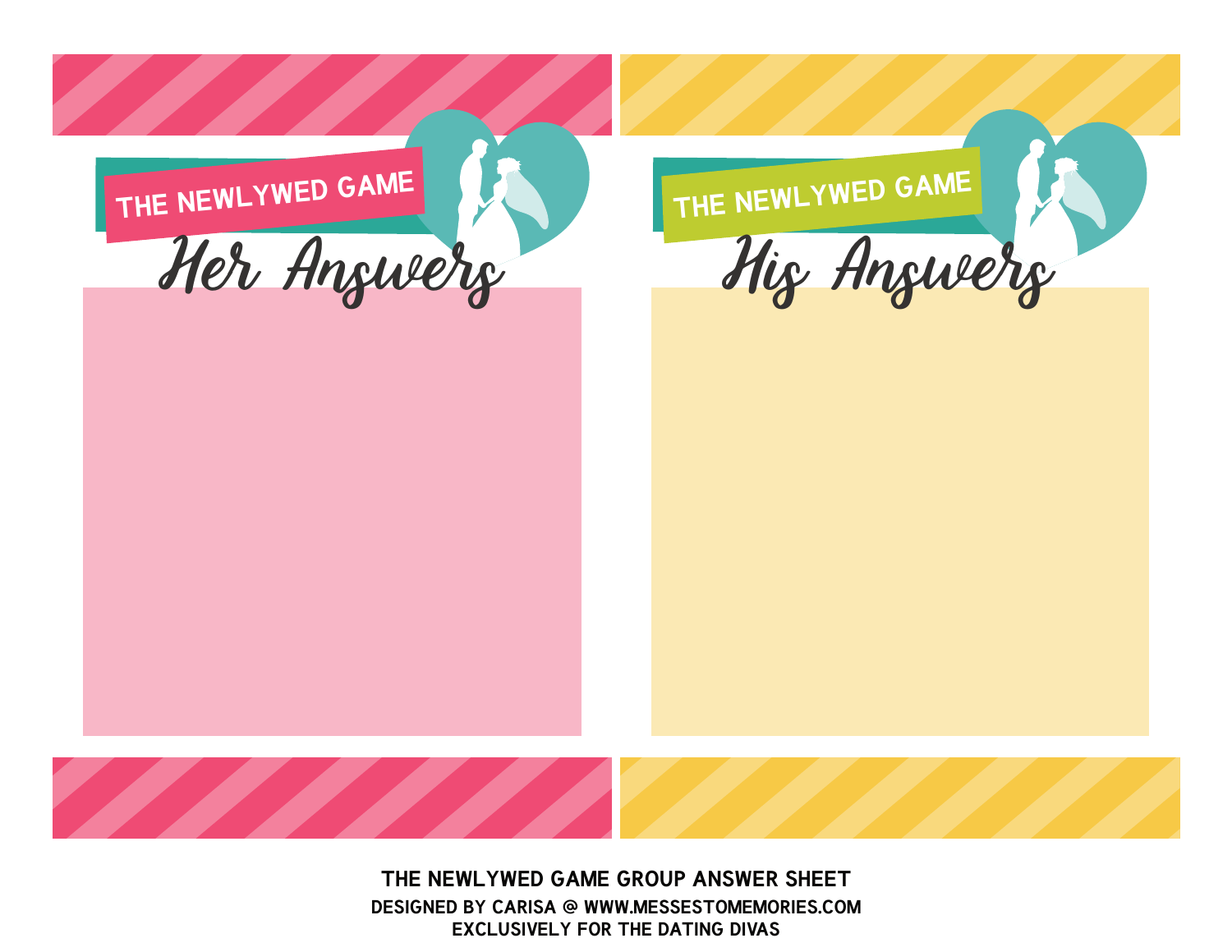

**DESIGNED BY CARISA @ WWW.MESSESTOMEMORIES.COM EXCLUSIVELY FOR THE DATING DIVAS**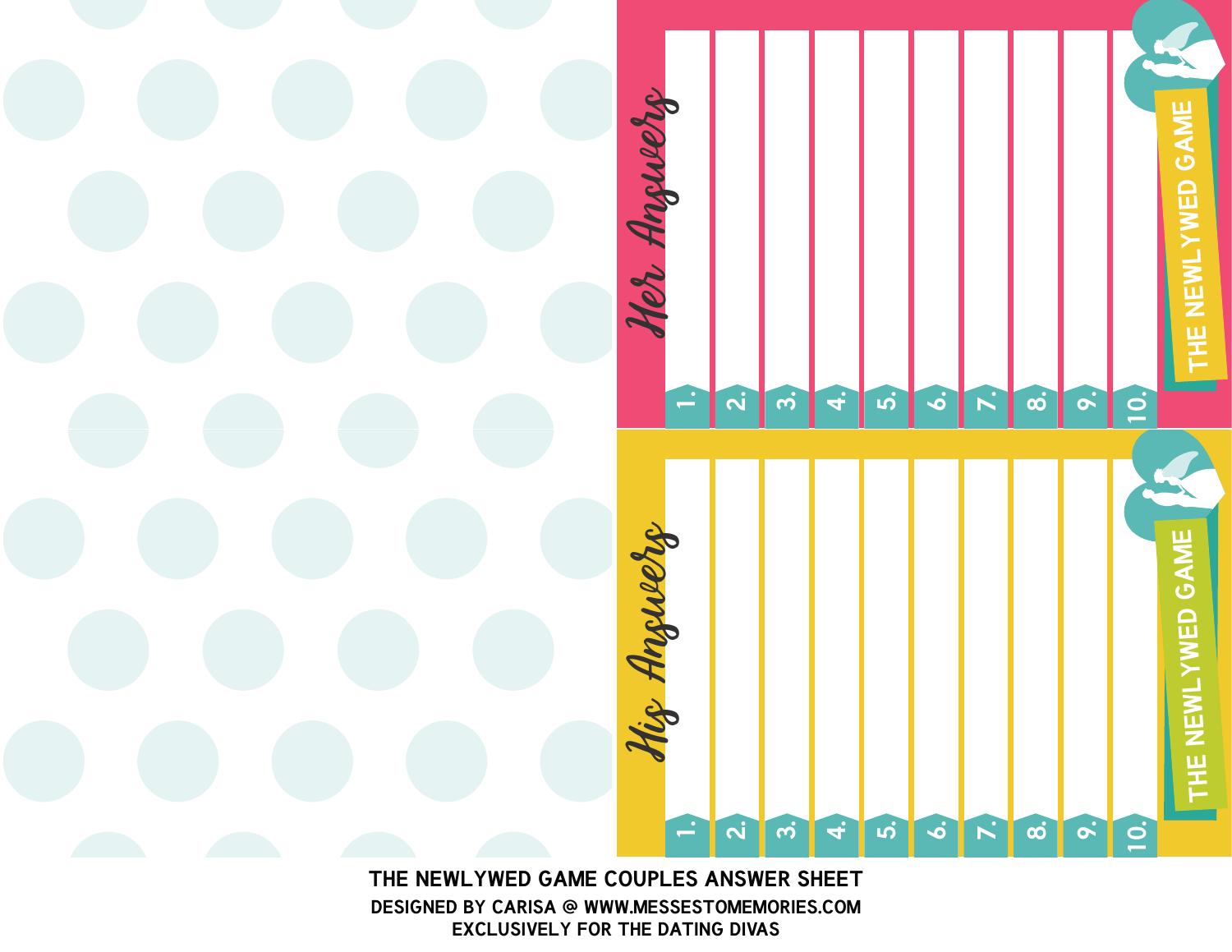| <b>IF YOUR SPOUSE COULD</b><br><b>HAVE UNLIMITED ACCESS</b><br><b>TO ANY STORE, WHICH</b><br><b>WOULD IT BE?</b>                          | <b>WHAT WOULD YOUR</b><br><b>SPOUSE SAY IS MOST</b><br><b>DIFFERENT BETWEEN</b><br>THE TWO OF YOU?                       | <b>WHAT IS YOUR</b><br><b>SPOUSE'S DREAM JOB?</b>                                | <b>IF YOUR SPOUSE COULD</b><br><b>BE ANY AGE, WHAT AGE</b><br><b>WOULD THEY BE?</b> |
|-------------------------------------------------------------------------------------------------------------------------------------------|--------------------------------------------------------------------------------------------------------------------------|----------------------------------------------------------------------------------|-------------------------------------------------------------------------------------|
| <b>WHAT WOULD YOUR</b><br><b>SPOUSE SAY IS THEIR</b><br><b>FAVORITE FEATURE OF</b><br><b>YOURS?</b>                                       | <b>WHAT WILL YOUR</b><br><b>SPOUSE SAY IS THE</b><br><b>NICEST THING YOU DID IN</b><br>THE PAST WEEK?                    | <b>IF YOUR SPOUSE WON</b><br>\$5,000. WHAT WOULD<br>THEY WANT TO SPEND IT<br>ON? | <b>WHAT IS YOUR SPOUSE'S</b><br><b>FAVORITE MEAL THAT</b><br>YOU COOK?              |
| <b>WHAT IS YOUR</b><br><b>SPOUSE'S FAVORITE</b><br><b>COMFORT FOOD?</b>                                                                   | <b>WHO MADE THE FIRST</b><br><b>MOVE WHILE YOU WERE</b><br><b>DATING?</b>                                                | <b>WHERE DID THE TWO</b><br>OF YOU GO ON YOUR<br><b>FIRST DATE?</b>              | <b>WHAT WAS YOUR</b><br><b>SPOUSE'S FIRST JOB?</b>                                  |
| <b>WHAT WAS YOUR</b><br><b>SPOUSE WEARING ON</b><br><b>THEIR FIRST DATE</b><br><b>WITH YOU?</b>                                           | <b>WHAT GROOMING</b><br><b>PRODUCT COULD YOUR</b><br><b>SPOUSE NOT LIVE</b><br><b>WITHOUT?</b>                           | <b>WHERE DID YOU SHARE</b><br><b>YOUR FIRST KISS?</b>                            | <b>WHAT IS YOUR</b><br><b>SPOUSE'S FAVORITE TV</b><br>SHOW?                         |
| <b>IF YOU COULD TAKE OVER</b><br><b>1 HOUSEHOLD CHORE FOR</b><br><b>YOUR SPOUSE FOREVER.</b><br><b>WHAT WOULD THEY WANT</b><br>YOU TO DO? | <b>DURING WHICH OF THE 4</b><br><b>SEASONS WILL YOUR</b><br><b>SPOUSE SAY THE FIRST</b><br><b>FELL IN LOVE WITH YOU?</b> | <b>WHAT IS YOUR</b><br><b>SPOUSE'S FAVORITE</b><br><b>CANDY BAR?</b>             | <b>WHICH OF THE TWO OF</b><br><b>YOU IS BEST AT</b><br><b>PINCHING PENNIES?</b>     |

**DESIGNED BY CARISA @ WWW.MESSESTOMEMORIES.COM EXCLUSIVELY FOR THE DATING DIVAS THE NEWLYWED GAME QUESTION CARDS**